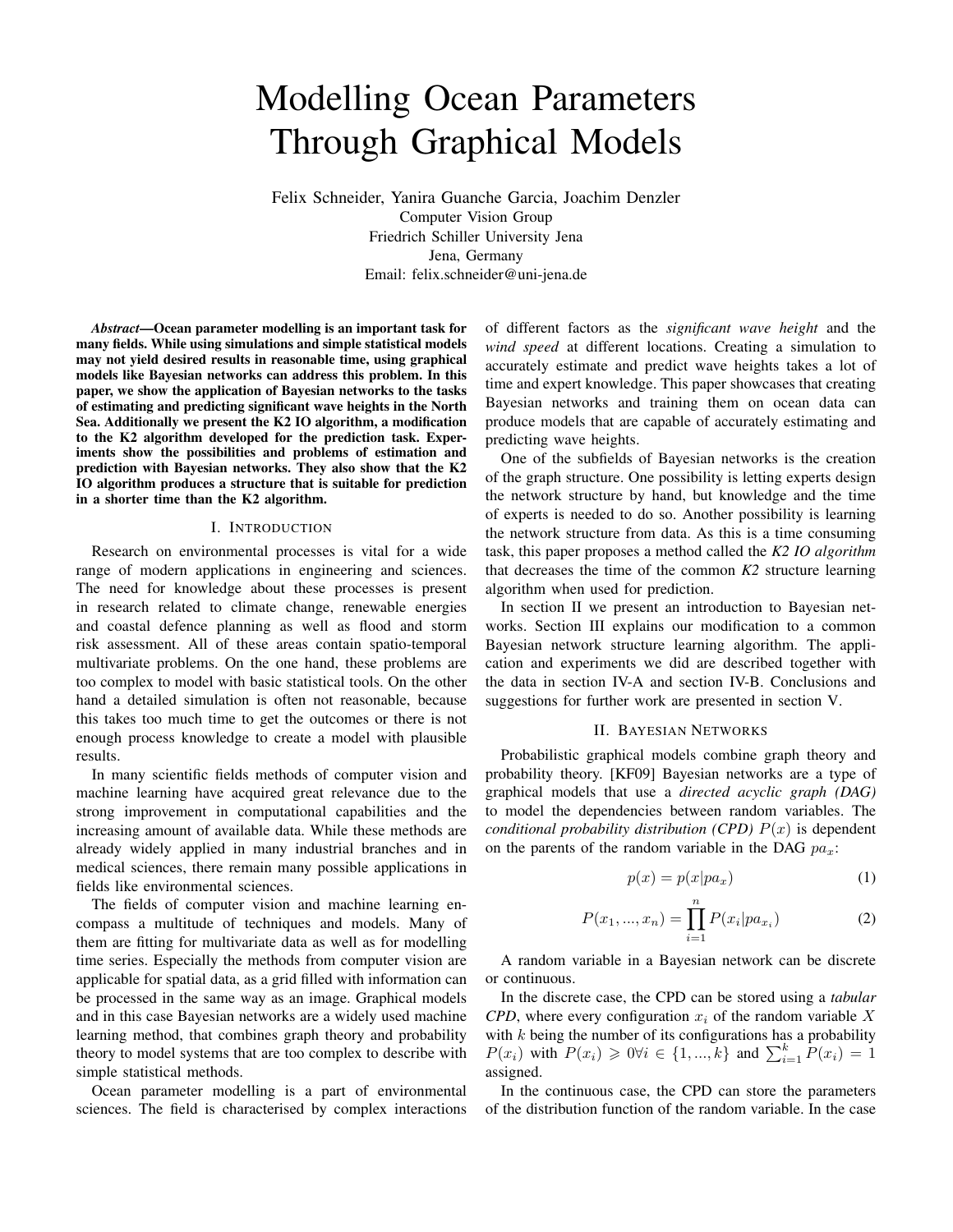of a Gaussian distribution  $\mathcal{N}(\mu, \sigma^2)$  this would be the mean value  $\mu$  and the variance  $\sigma^2$ .

A discrete random variable with discrete parents can be represented as a joint probability table of all combinations of configurations of the parents, while the parameters of a continuous random variable with continuous parents can be represented as a function of the outcomes of the parents. If a continuous random variable has discrete and continuous parents, a combination of these methods can be used. For every combination of configurations of the discrete parents, the CPD can be represented by a distribution function whose parameters are functions of the outcomes of the continuous parents.

The most common case of these mixed nodes is the *conditional linear Gaussian CPD (CLG CPD)*. For a continuous random variable X with the discrete parents  $D =$  ${D_1, ..., D_m}$  and the continuous parents  $C = {C_1, ..., C_k}$  a *CLG CPD* has for every configuration d of D a set of  $k + 1$ coefficients  $\mu, w_{d,1}, ..., w_{d,k}$  and the covariance  $\sigma^2$  the form:

$$
p(X|d,c) = \mathcal{N}(\mu + \sum_{i=1}^{k} w_{d,i} c_i; \sigma^2)
$$
 (3)

## *A. Inference*

Given a Bayesian network  $\mathcal{B}$ , with the random variables  $X$ , a set of known evidence nodes  $E$ , a set of queried nodes  $Q$ , and the unobserved nodes  $U = X \setminus (E \cup Q)$ , we can formulate a query as:

$$
P(Q|E = e) = \frac{P(Q, e)}{P(e)}\tag{4}
$$

In the easiest way and in case of a fully discrete Bayesian network, this can be solved by creating the joint probability table over the whole Bayesian network and summing out the unobserved variables:

$$
P(q,e) = \sum_{U} P(q,e,u)
$$
 (5)

$$
P(e) = \sum_{Q} P(q, e) \tag{6}
$$

However, creating the full joint probability table is not only undesired, but in the case of Gaussian or mixed Bayesian networks even impossible. To solve this problem, there exists a variety of different exact and approximate inference algorithms. The most basic algorithm that exploits the graph structure of the Bayesian network is the *variable elimination* algorithm. The basic idea of this algorithm is to follow the graph structure of the Bayesian network and to sum out the variables along the way. This can be done not only in discrete models but also in Gaussian and mixed Bayesian networks. While Bayesian network inference is still  $N\mathcal{P}$ -hard, in most application cases the problem of inference can be solved in reasonable time.

## *B. Parameter Learning*

One of the strengths of the Bayesian network model is that its parameters can be learned from data. As the CPDs can consist of parametrised distribution functions, these distributions can also compensate for cases where only small training datasets are available.

If the training data D is *complete*, meaning that in every sample the value of every random variable is given, the parameters can be learned by using *maximum likelihood estimation*.

The *likelihood*  $\mathcal L$  of a distribution  $P(D : \theta)$  over the data D with the parameters  $\theta$  from the *hypothesis space*  $\Theta$  is defined as:

$$
\mathcal{L}(\theta : D) = P(D : \theta) \tag{7}
$$

The likelihood describes how good parameters fit for a certain distribution over data. Consequently the *maximum likelihood* is defined as:

$$
\mathcal{L}(\hat{\theta}:D) = \max_{\theta \in \Theta} \mathcal{L}(\theta:D)
$$
 (8)

According to our definition of the Bayesian network in equation 2, we can split the likelihood of the random variables  $x \in X$  into:

$$
\mathcal{L}(\theta : D) = \prod_{x \in X} P(x | pa_x : \theta_x)
$$
 (9)

This allows us to estimate the maximum likelihood for every random variable separately by varying the parameters of the CPD of the variable.

## *C. Structure Learning*

While the graph structure of a Bayesian network can be learned by hand, it was also mentioned that learning the structure from data is possible. The *K2 algorithm* is a simple and greedy algorithm that searches for parents for each node separately [CH92]:

#### 1: K2 algorithm

2: Input: A set of n random variables, the maximum number of parents u, the training dataset D with m samples.

3: Output: A list of parents for each random variable.

4: **for** 
$$
i \leftarrow 1
$$
 to *n* **do**

5: parents(i) :=  $\emptyset$ 6: score old :=  $score(i, parents(i))$ 7: potential ps := *all random variables before i* 8: while potential  $ps \neq \emptyset$  do 9: score\_new := score\_old 10: **for**  $p \in potential$  *ps* **do** 11: **if** score(i, parents(i)  $\cup \{p\}$ ) > score\_new **then** 12: score\_new := score(i, parents(i)  $\cup \{p\}$ ) 13:  $new_p := p$ ; 14: end if 15: end for 16: **if** score new  $>$  score old then 17: parents(i) := parents(i) ∪{new\_p} 18: potential ps := potential ps  $\{new_p\}$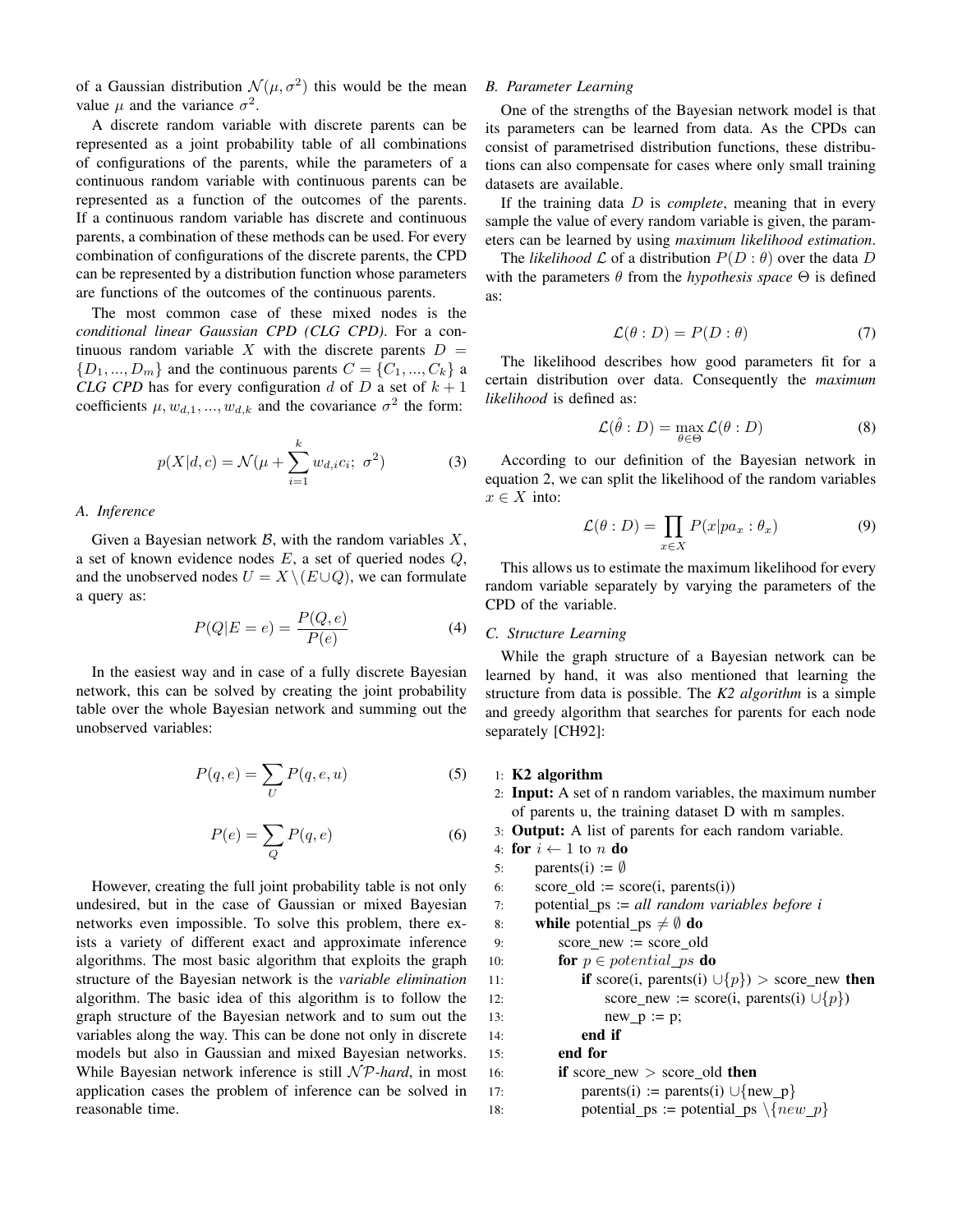| 19: | end if                                                  |
|-----|---------------------------------------------------------|
| 20: | <b>if</b> score_new == score_old or $ parents(i)  == u$ |
|     | then                                                    |
| 21: | potential $ps := \emptyset$                             |
| 22: | end if                                                  |
| 23: | end while                                               |
|     | $24:$ end for                                           |
|     | 25: return parents                                      |

To avoid cycles the K2 algorithm takes a list of ordered nodes. For every node  $X_i$  the set of potential parents  $P_{\text{pot},i}$ is the previous nodes  $X_1, \ldots, X_{i-1}$  in the list. The algorithm assigns a score to every potential parent and adds the node with the best score to the set of parents  $P_i$ . This step is repeated until no potential parent can improve the score or a defined maximum number of parents is reached. Compared to other scoring algorithms the K2 algorithm is fast, but with a growing number of nodes and a high maximum number of parents this algorithm still takes significant time as shown in section IV-B.

### III. K2 IO

A Bayesian network can also be trained for prediction tasks. To do this, we can use a set of nodes for the past and one set for the prediction. The DAG for this can be trained with the K2 algorithm. However, when training the DAG for the prediction, the algorithm usually creates connections that are not necessary for this task. On the one hand connections between the past nodes are created. As the values for the past nodes are always given as evidence when predicting values, this is not necessary. On the other hand connections between prediction nodes are created. This could influence the results as the wave heights at one time step are always correlated to some point. However, these connections are not mandatory, because these influences are already captured by choosing the parent locations in the past set, especially for short term prediction.

To use this information we modified the K2 algorithm so that only connections between past and prediction nodes were allowed. This resulted in the *K2 IO* algorithm.

## 1: K2 IO algorithm

- 2: Input: A set of random variables divided in an input set of k random variables *rv input*, one output set of n random variables *rv output*, the maximum number of parents u, the training dataset D with m samples.
- 3: Output: A list of parents for each random variable.
- 4: for  $i \leftarrow k + 1$  to  $k + n$  do

```
5: parents(i) := \emptyset
```
6: score\_old :=  $score(i, parents(i))$ 

```
7: potential ps := rv input
```
- 8: while potential  $ps \neq \emptyset$  do
- 9: score\_new := score\_old
- 10: **for**  $p \in potential$ *ps* **do**

```
11: if score(i, parents(i) \cup{p}) > score_new then
12: score_new := score(i, parents(i) ∪\{p\})
13: new_p := p;
```

```
14: end if
15: end for
16: if score new > score old then
17: parents(i) := parents(i) ∪{new_p}
18: potential ps := potential ps \{new_p\}19: end if
20: if score new == score old or | \text{parents}(i) | == uthen
21: potential ps := \emptyset22: end if
23: end while
24: end for
```

```
25: return parents
```
In contrast to the normal K2 algorithm, this algorithm takes two sets of nodes and no ordering. One set of nodes is the *input* set and another is the *output* set, hence the name *IO*. The algorithm then searches for parents only for the output nodes. The set of potential parents for each node is the set of input nodes. This way, every output node is guaranteed to be connected only to input nodes and the time needed to search for connections is reduced.

## IV. CASE STUDY: WAVE HEIGHT AT THE NORTH SEA

In this section we show how we tested the application of Bayesian networks and the new K2 IO algorithm on North Sea data.

#### *A. Data*

The data we used was the CoastDat-1 dataset [HZG12]. This dataset encompasses various variables on a grid with hourly observations on points in the distance of approximately 5 kilometres from 1958 to 2007 in the North Sea.

We chose 12 locations to observe as shown in Figure 2. Three offshore locations were chosen in places with high maximum wave height and high variance, 9 coastal locations were chosen near cities at the North Sea coast. The cities are Calais, Antwerp, the Hague, Amsterdam, Groningen, Bremerhaven, Cuxhaven, Husum and Esbjerg. In all experiments we used 20% of the data for testing and 80% for training. The data was divided in alternating segments of one year of testing data and 4 years of training data.

You can see the locations in Figure 2. The distribution of the wave heights are shown in Figure 1. After logarithmisation, the wave distributions mostly followed a Gaussian distribution. Notable exceptions from this are especially the locations near Amsterdam, Bremerhaven and Cuxhaven. In these cases the water was shallow compared to the other locations which led to big waves being broken and becoming small waves. In the distribution plot this can be seen very well as the wave height density rises left to the supposed Gaussian mean value.

For the discrete experiments we discretised the data into 5 bins using Lloyd's algorithm. This algorithm is used in various fields of computer science for discretisation of continuous values and iteratively minimises a quadratic noise function to find fitting bin centres and borders [Llo06]. As the common wave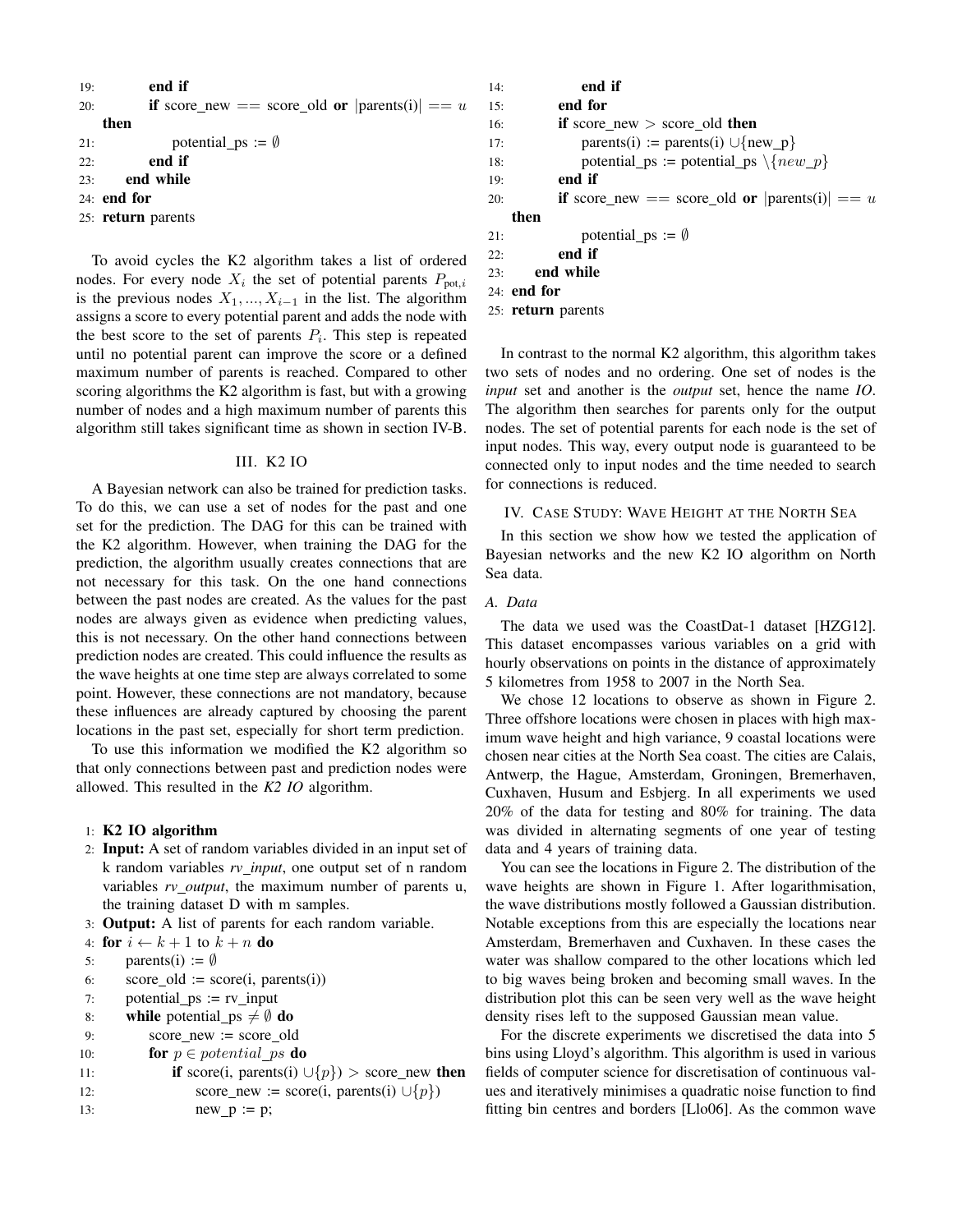

Fig. 1. Normalised wave height distributions of the different locations. Blue are the wave heights, red are the wave heights logarithmised, the x axis is the wave height in meters..



Fig. 2. Locations in the north Sea. Offshore nodes are blue, coastal nodes are green.

heights differ from location to location, we have discretised the waves for every location independently. In the case of The Hague, the bins are *very low* from  $0 - 0.71$  meters, *low* up to 1.25 meters, *medium* until 2.00 meters, *high* up to 3.06 meters and *very high* everywhere above.

#### *B. Experiments*

In this section we present the results of our experiments.

The first experiment was to train a Bayesian network on the discrete wave heights to be able to estimate them. This was done in two configurations: In the first configuration only the 3 offshore nodes were used as evidence, in the second configuration all nodes besides the queried one were used as evidence. In the first case the *overall recognition rate (ORR)* is 57%, in the second case the ORR is 78%. This means that this percentage of waves are correctly detected. You can see in Figure 3, that the most waves that are not detected correctly are only one bin off.

Subsequently we evaluated the possibilities for training a Bayesian network with continuous wave data. In Figure 4 you



Fig. 3. Bin deviation rates of the discrete estimation.

can see the probability density functions for the estimation errors. The errors are relative to the mean wave height at their respective location. The variance of the tests with the offshore nodes used as evidence is 0.18, the variance of the tests with all unqueried nodes used as evidence is 0.05. This means that in the first case 95% of the errors do not exceed 36% of the mean wave height and in the second case 95% of the errors do not exceed 10% of the mean wave height.

The prediction of wave heights was another task. To predict values the nodes were doubled into one past and one prediction set. The results in Figure 5 show the prediction capabilities of this structure for up to 100 hours. We tested for the first 10 hours hourly, up to 20 hours every second hour, up to 50 hours every fifth and up to 100 hours every tenth hour. This was done because the biggest changes in the prediction error happen in the first hours, later on the the error does not change as fast. As expected the prediction quality decreased with time. However it is notable that the prediction quality for short term prediction is better than the estimation. The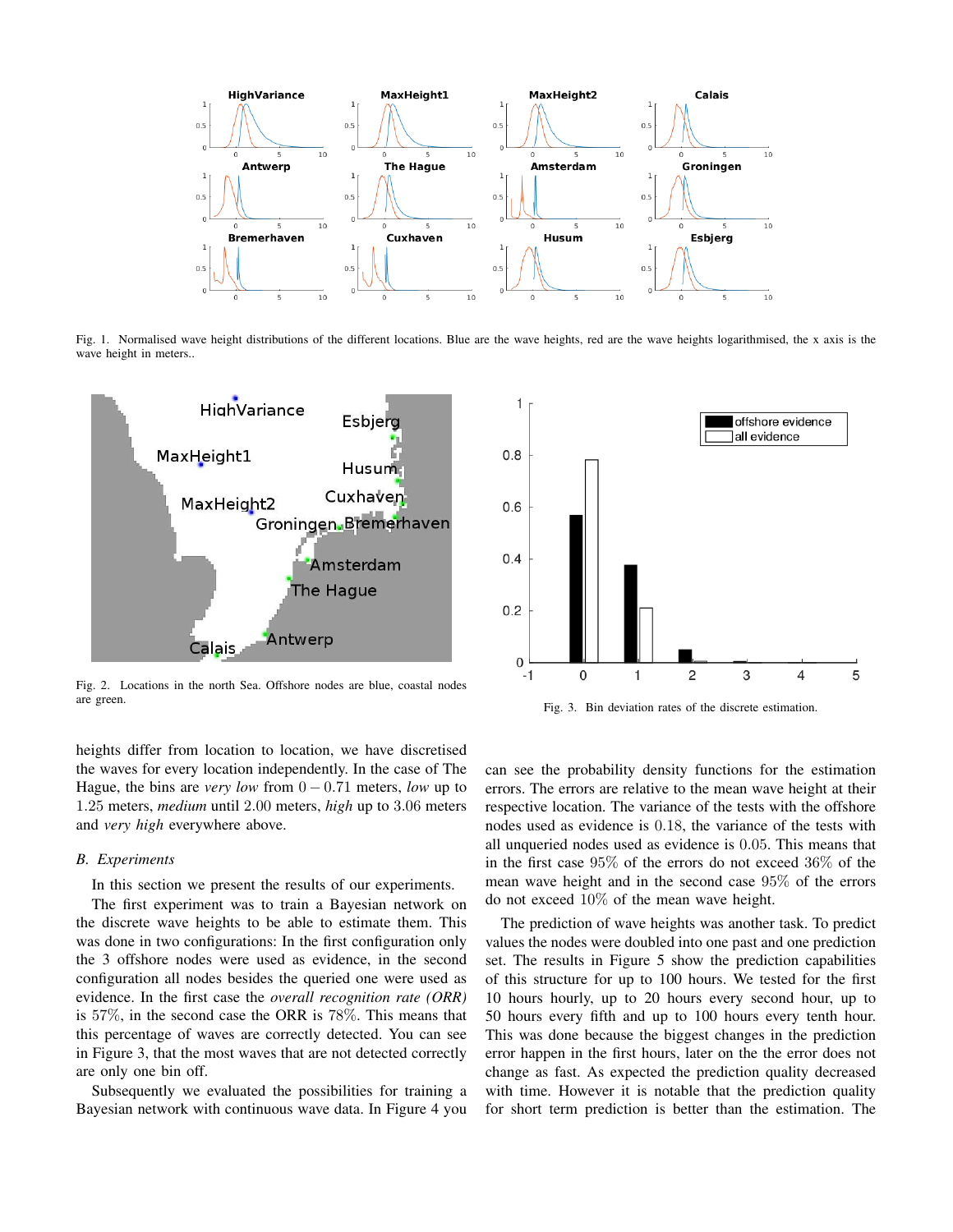

Fig. 4. Probability density function of the relative continuous estimation errors.



Fig. 5. Variances of prediction and estimation deviation from the ground truth data. The prediction is shown per prediction time up to 100 hours.

estimation results are represented by the horizontal lines. The short term prediction quality being better than the estimation is due the system having information not only from offshore or neighbouring locations but also from the queried locations themselves, just from the past.

Examples of predictions can be seen in Figure 6. In *a* you can see the example of an easy and accurate prediction. However *b* shows that the prediction can cover general trends, but the details of the curve are not anticipated. The plot in *c* shows an example of a bad prediction. While the model recognises that the wave development begins with a small ascend, the long term prediction is unrelated to the ground truth. There seems to be an event, as the wave height exceeds the usual values. Example *d* shows another case of a fairly good prediction. While the details aren't captured, the general development fits to the ground truth data.

The other prediction task was to use a DAG that was trained with the K2 IO algorithm. In Figure 5 you can also see that the



Fig. 6. Examples of predictions. Blue is the ground truth value, red is the prediction.

prediction quality decreased only marginally when connections between nodes of one time slice were forbidden and the DAG was trained with the K2 IO algorithm.

As expected the resulting DAG has a much lower number of connections. In Figure 7 you can see that there are no interconnections in one time step. The upper nodes always represent the past nodes, the lower nodes are the prediction nodes. In this case a maximum number of 4 parents per node were allowed. The standard K2 algorithm generated a DAG with 86 edges while the K2 IO algorithm created a DAG with only 48 edges. This means that there are 38 less influences that have to be learned when training the Bayesian network weights.

This algorithm also fulfilled our expectations in its speed up compared to the normal K2 algorithm. In figure 8 you can see that the K2 IO algorithm is significantly faster than the K2 algorithm. The algorithm had a mean speedup of 1.96 compared to the conventional K2 algorithm. Together with the low loss of prediction quality this shows that this algorithm is suitable for the creation of DAGs for prediction tasks.

## V. CONCLUSION AND FURTHER WORK

This paper shows that Bayesian networks are a useful tool for analysing and modelling ocean parameters as the significant wave height. It also shows that the K2 IO algorithm significantly outperforms the conventional K2 algorithm in terms of the time needed for structure learning while only marginally impacting the prediction quality.

However there are still tasks to solve and methods to try. With the current DAG structure we assume that the waves always follow the same creation process, independent from other factors like storms, changes in big streams and similar influences. To deal with this problem and increase the model quality, a method named *extending the conversation* can be used. This means adding additional nodes as parents of the influenced nodes that represent these events like storms. This way the Bayesian network can distinguish between the wave